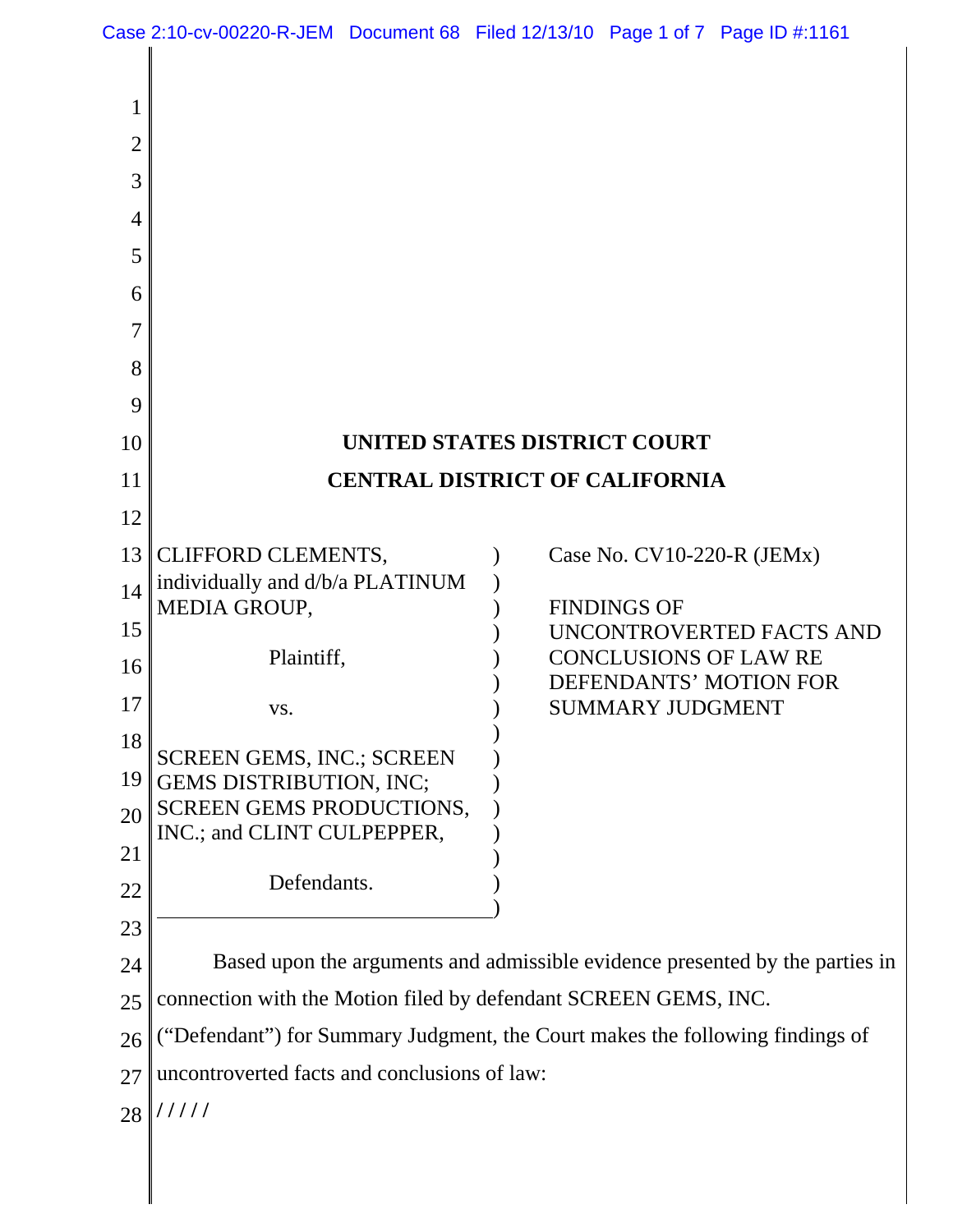1

## **UNCONTROVERTED FACTS**

2 3 4 5 6 7 1. Plaintiffs' Complaint alleges a single claim against Defendant for copyright infringement that rests on his contention that substantial protectible expression in the film STEPPIN was infringed by Defendant's film STOMP THE YARD ("YARD"). Complaint  $\P$  1-31 and 37-41. All other claims originally included in Plaintiff's Complaint were previously dismissed pursuant to the Court's Order dated April 28, 2010.

8 9 10 11 2. A true and correct copy of the version of STEPPIN that Plaintiff alleges was infringed by Defendant's YARD was presented to and reviewed by the Court. Defendant's Statement of Uncontroverted Facts ("DUF") 18; Plaintiff's Genuine Issues in Opposition ("PGI") 18.

12 13 3. A true and correct copy of YARD that Plaintiff alleges infringed STEPPIN was presented to and reviewed by the Court. DUF 33; PGI 33.

14 15 16 17 18 19 20 21 22 23 4. Principal photography for the version of the STEPPIN film that Plaintiff claims was infringed by Defendant's YARD was completed "late in the summer of 2005." DUF 6; PGI 6. Such version was shown, in part, to Defendant's President, Clint Culpepper ("Culpepper"), on September 8, 2005. Complaint ¶ 16; DUF 17; PGI 17. That viewing by Culpepper is Plaintiff's sole admissible evidence of access to STEPPIN by Defendant or any person involved in the creation and/or production of Defendant's film YARD. Plaintiff was not present on this occasion. Exhibit A to (Second) Declaration of Edward A. Ruttenberg (attaching Plaintiff's Responses to Requests for Admission ["RFAs"] 39 and 40). Plaintiff never had any personal communications or contact of any kind with Culpepper. RFAs 41-47.

24 25 26 27 28 5. At the September 8, 2005 meeting Culpepper was shown an hour or so of a DVD version of the 151-minute STEPPIN film. Declaration of Culpepper ("Culpepper Decl."), filed September 17, 2010, at ¶ 11; Declaration of Stacy Leitner ("Leitner Decl."), filed October 11, 2010, at  $\P$  6. At the end of the meeting, the DVD was not left with Culpepper. Culpepper Decl. at ¶¶ 13-14; Leitner Decl. at ¶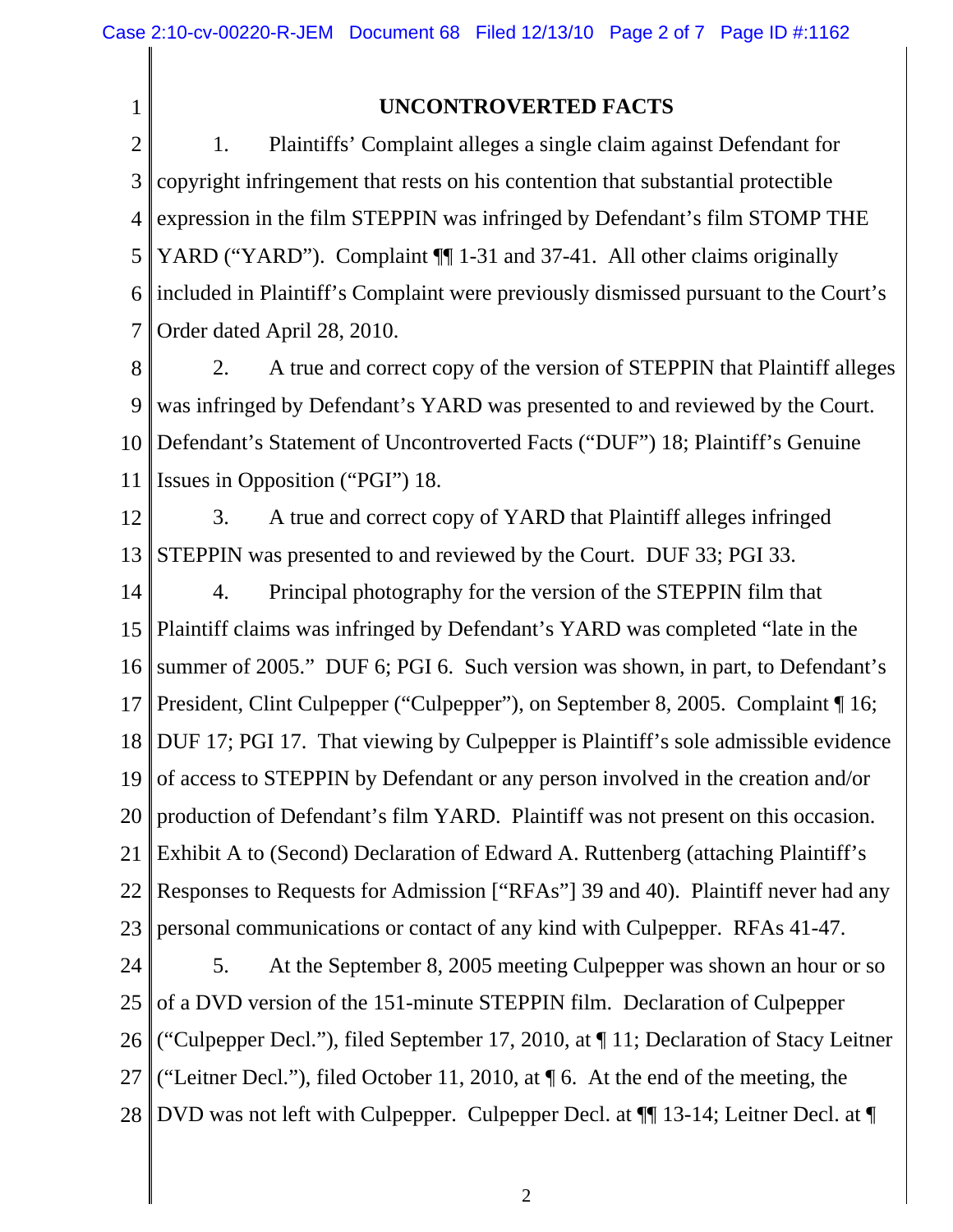1 2 3 4 5 7. [The Court cites only to admissible portions of submitted Declarations.] 6. More than a year prior to Culpepper's viewing of a portion of STEPPIN on September 8, 2005, the creator of YARD – Rainforest Films, an Atlanta-based film production and distribution company, and its executive, Will Packer -- had:

6 7 8 9 a. Purchased (in February 2004) the rights to a project entitled "Step Show" that had been presented to Rainforest by a Tallahassee, Florida minister, Reverend Robert Provitt, and involved "steppin" (DUF 20 and 21; PGI 20 and 21);

10 11 b. Commenced conversations (in March 2004) about the "Step Show" project with Defendant's executive Benedict Carver (DUF 22; PGI 22);

12 13 14 c. Approached (in April 2004) writer Gregory Anderson regarding Rainforest's hiring of Anderson to write a screenplay that focused on the world of fraternity "steppin" (DUF 23; PGI 23);

15 16 17 d. Received from Anderson (in or about June 18, 2004) a version of a screenplay previously written by Anderson entitled "The Rush" (DUF 24; PGI 24);

18 19 20 e. Authorized Anderson (a few weeks after June 18, 2004) to write a treatment for Rainforest's "Step Show" project that would also include elements from Anderson's "The Rush" screenplay (DUF 25; PGI 25);

21 22 23 24 25 26 27 28 f. Received from Anderson (in July 2004) and sent on to Defendant, with some revisions, Anderson's Treatment for the "Step Show" project. Such Treatment focused on a troubled youth from Los Angeles who moves to Atlanta to attend a black college and join a fraternity, falls for the daughter of the college's provost, a girl who is the girlfriend of a fraternity member, and, after winning over the girl, participates in a "steppin" competition for the National Step Championships. All of these elements were maintained and appear in the final YARD film (DUF 26 and 27; PGI 26 and 27);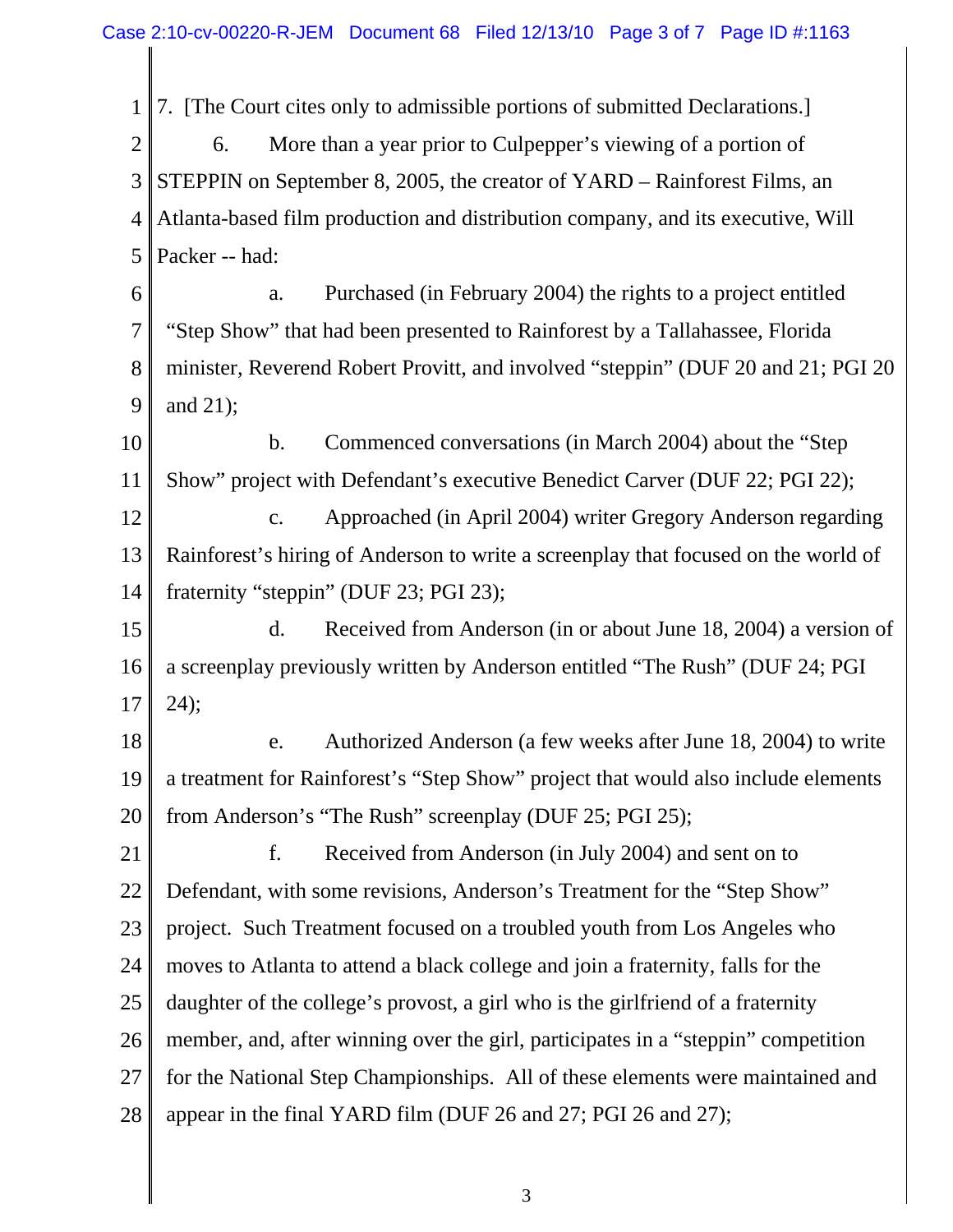1 2 3 g. Entered into an agreement with Anderson (in August 2004) to write a screenplay and perform other writing services on the "Step Show" project (DUF 28; PGI 28); and

4 5 h. Submitted to Defendant (in September 2004) Anderson's "First Draft" screenplay for the "Step Show" project (DUF 29; PGI 29).

6 7 7. Also prior to Culpepper's viewing of a portion of STEPPIN, the creators of YARD had:

8 9 10 a. Prepared (between September and November 2004) further drafts of the "Step Show" project, including a "Second Draft" screenplay and a "polish" of the Second Draft screenplay (DUF 30; PGI 30); and

11 12 b. Signed a contract with Defendant (on or about April 13, 2005) that "green-lighted" the "Step Show" project for production.

13 14 15 16 8. At no time were any of the persons involved in the creative process of creating and developing YARD during the 19 month period from February 2004 and August 2005 provided access of any kind to STEPPIN. DUF 34; PGI 34; RFAs 31 through 36, inclusive.

17 18 19 20 21 22 23 24 25 26 9. While the films STEPPIN and YARD bear some generic "similarities"—for example, each takes place at a fictional historical black college, involves a male lead character who joins a fraternity and is a talented dancer who falls in love with a female character, and both movies culminate in a dance competition where the underdog beats its rival, the defending champion—such similarities are not evidence of "copying" and fall far short of satisfying the objective "substantial similarity of protectible expression" standard required under application of the Ninth Circuit's extrinsic test, which analyzes each work's plot, sequence of events, characters and character relationships, settings, themes, mood, tone, pace and dialogue.

27 / / / / /

28 / / / / /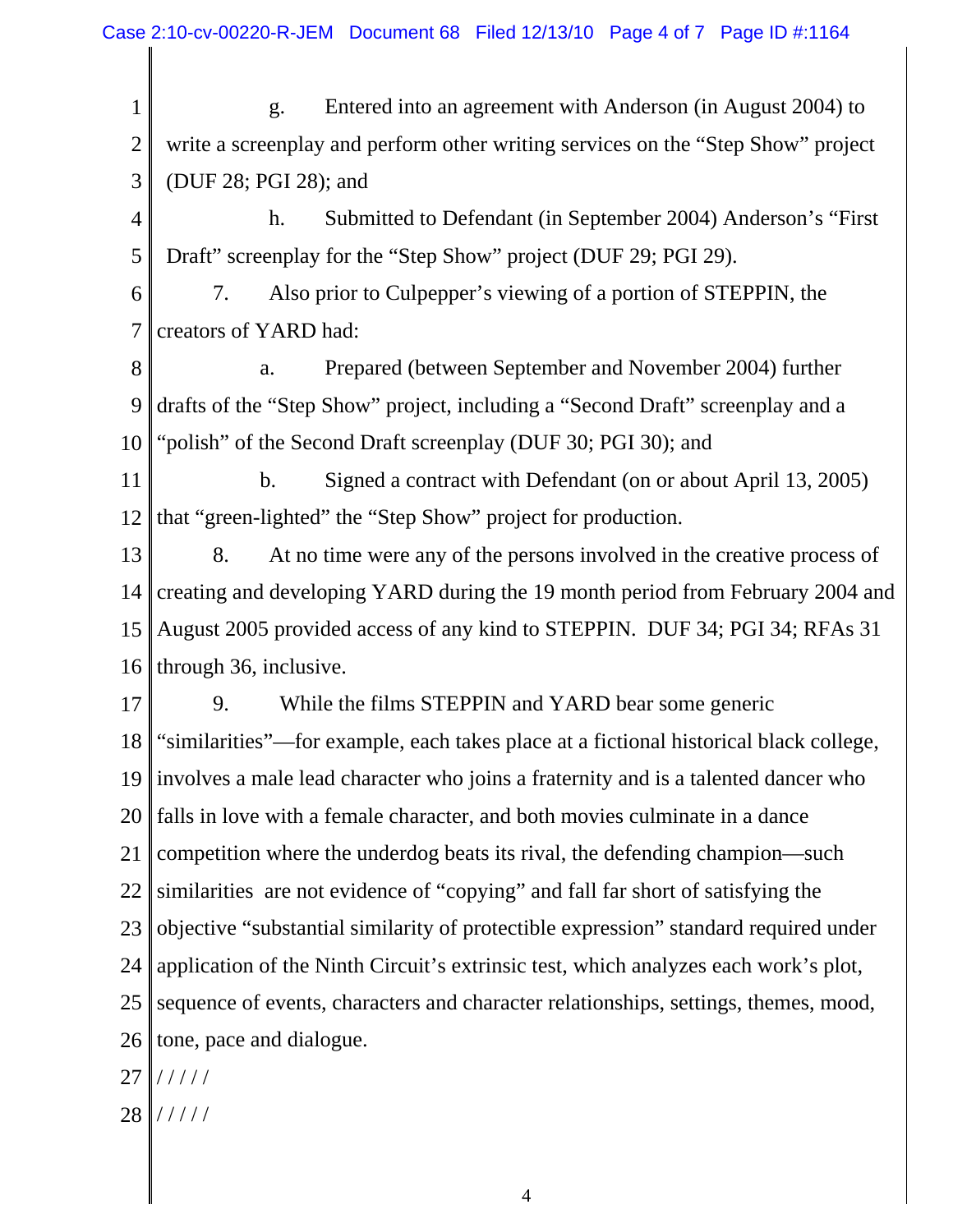1

## **CONCLUSIONS OF LAW**

2 3 4 5 6 7 8 1. In *Celotex Corp. v. Catrett*, 477 U.S. 317, 322, 106 S. Ct. 2548, 91 L.Ed.2d 265 (1986), the Supreme Court held that Fed. R. Civ. P. 56 "mandates the entry of summary judgment . . . against the party who fails to make a showing sufficient to establish the existence of an element essential to that party's case." Where plaintiff has the burden of proof, defendant need only point out the relevant issue for which plaintiff has no substantive evidence and the burden shifts to the plaintiff to furnish substantive evidence sufficient to raise a triable issue of fact. *Id.*.

9 10 11 12 13 14 15 16 2. Summary judgment is often granted in copyright infringement actions when the plaintiff is unable to raise a genuine issue that the defendant's work "appropriated" plaintiff's copyright-protected expression, that is, that the works in question are "substantially similar in their protectible expression." *Benay v. Warner Bros. Entertainment, Inc.*, 607 F.3d 620, 624 (9th Cir. 2010); *Funky Films v. Time Warner Entertainment Co., L.P.*, 462 F.3d 1072, 1075 (9th Cir. 2006); *Kouf v. Walt Disney Pictures & Television*, 16 F.3d 1042, 1045 (9th Cir. 1994); *Cavalier v. Random House, Inc.*, 297 F.3d 815, 824 (9th Cir. 2002).

17 18 19 20 3. To establish a *prima facie* case of infringement, Plaintiff must prove, among other things, that he owns the copyright in the allegedly infringed work and that Defendant actually copied from it elements protected by that copyright. *Feist Pubs., Inc. v. Rural Tele. Serv. Co*., 499 U.S. 340, 361 (1991).

21 22 23 24 4. Plaintiff may establish copying by showing that: (1) Defendant had access to the copyrighted work allegedly infringed prior to the creation of Defendant's work, and (2) the works in question are substantially similar in their protectible expression. *Baxter v. MCA, Inc.*, 812 F.2d 421, 423 (9th Cir. 1987).

25 26 27 5. The Court finds that because there is no substantial similarity between the allegedly infringed film STEPPIN and Defendant's film STOMP THE YARD, as a matter of law, summary judgment is proper.

28

6. Only the particular expression of an idea, and not the idea itself, is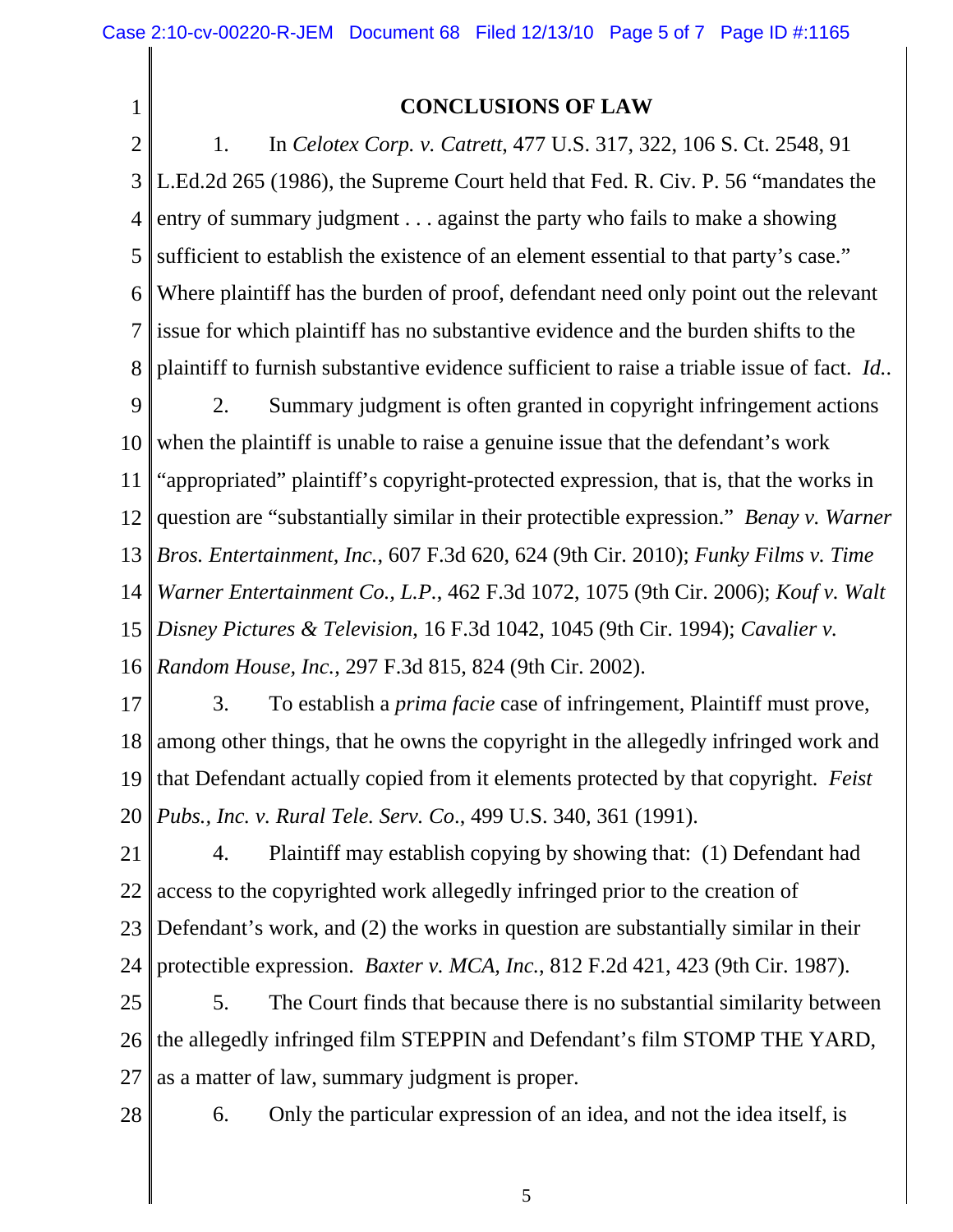1 copyrightable. In the Ninth Circuit, the analysis of the issue of "substantial

2 3 4 5 6 7 similarity" is governed by the "extrinsic test." *Funky Films*, 462 F.2d at 1077. The extrinsic test focuses on "articulable similarities between the plot, themes, dialogue, mood, setting, pace, characters, and sequence of events in two works." *Benay*, 607 F.3d at 624, quoting *Kouf*, 16 F.3d at 1045. "[T]his question may often be decided as a matter of law." *Sid & Marty Krofft Television Productions, Inc. v. McDonald's Corp*., 562 F.2d 1157, 1164 (9th Cir. 1977).

8 9 10 11 12 7. Further, in applying the extrinsic test, the court must "take care to inquire only whether the *protectible* elements, *standing alone*, are substantially similar. In so doing, we filter out and disregard non-protectible elements in making our substantial similarity determination." *Funky Films*, *supra*, quoting *Cavalier*, *supra* (emphasis in original).

13 14 15 16 17 18 19 20 21 22 23 8. Plaintiff juxtaposes a number of similarities between STEPPIN and STOMP THE YARD (*see* Uncontroverted Fact 9, *supra*). However, while these similarities might at first appear substantial, a closer examination of the relevant factors from *Funky Films* demonstrates that there are many more differences than similarities, and that the similarities do not relate to protectible portions of the works and do not constitute "substantial protectible expression." In fact, many of the claimed similarities involve unprotectible elements such as historical facts, familiar stock scenes, and scenes a faire, which are incidents that flow naturally from the basic plot premise. Other claimed similarities are not similarities at all, but have been created by Plaintiff's misleading descriptions of the films' contents. *See Benay*, *supra*, at 629.

24 25 26 27 9. Filtering out these unprotected elements, the two films are not substantial similar in their protectible expression under the extrinsic test. Further, "random similarities scattered throughout the works" will not defeat Defendant's summary judgment. *Kouf*, 16 F.3d at 1045-46.

28

10. Plaintiff's argument that under the "inverse ratio" rule, the degree of